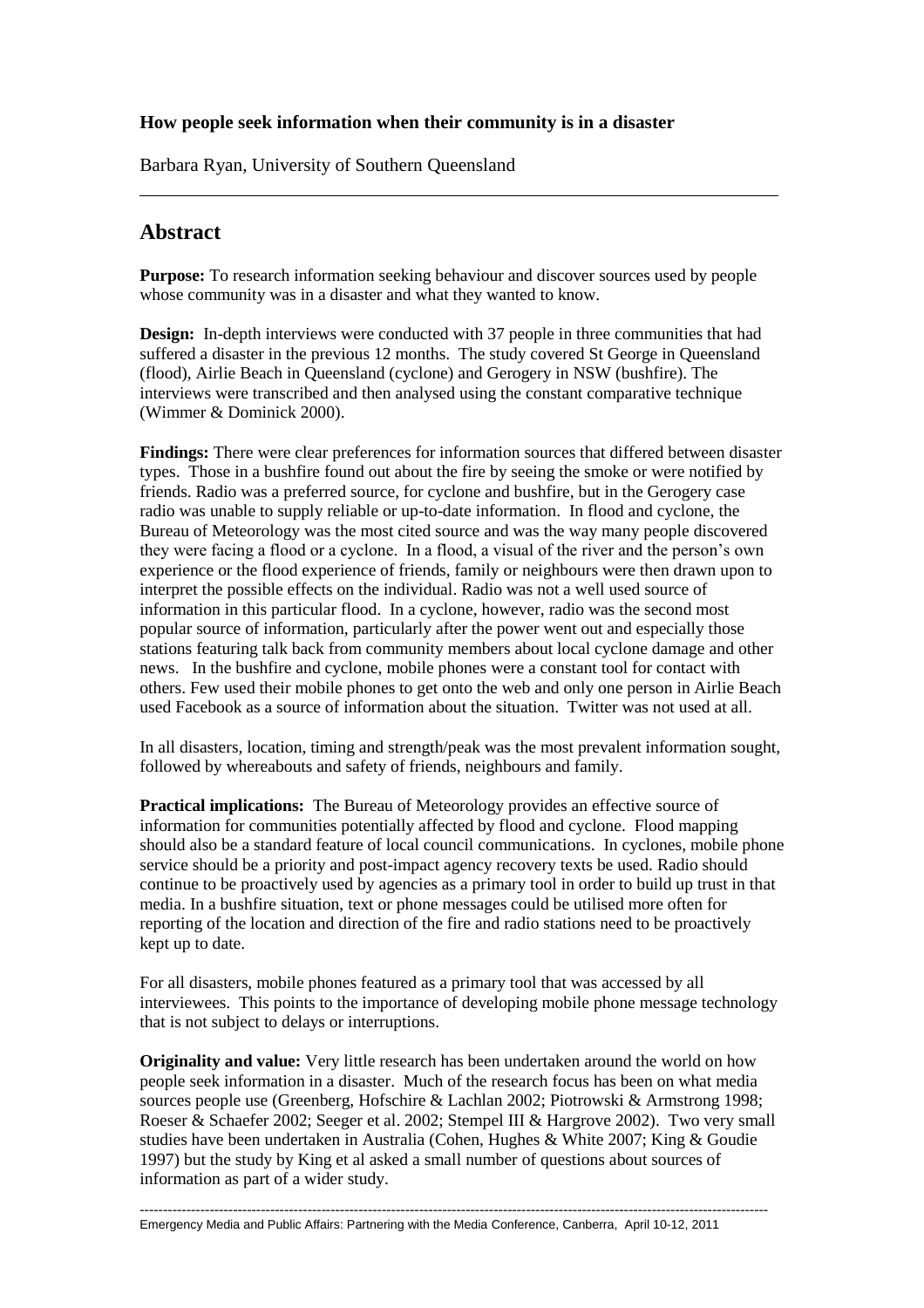This study on information-seeking may provide data on which better communication plans can be built by emergency agencies.

**Keywords:** flood, bushfire, cyclone, river heights, tracking, radio, community networks, information-seeking, information source, messaging, community communication, emergency agencies, police, SES, Rural Fire Service, Bureau of Meteorology.

### **Background**

Summer 2009-10 in Australia produced the usual bushfires, cyclone and floods.

On December 17, 2009, a fire started at the tip at Walla Walla, a small community about 30kms north of Albury. It was a high fire danger day at 37 degrees Celsius, 10% humidity and winds of 45-60kph and the fire soon zig-zagged its way south east to the community of Gerogery, traveling 11kms in one hour (Alexander 2010). Five homes were destroyed, 5,500ha were burnt, a large number of cattle and sheep lost and two firefighters injured ('Fire whirl: The startling Riverina bushfires' 2010).

In Queensland, widespread rain in February and March, 2010, resulted in flooding of the Balonne and Moonie River systems in south western Queensland. The flood particularly affected the Balonne Shire community where the Balonne and Moonie Rivers peaked, the Balonne at 13.28m at St George on March 6 (Norman 2010). Twenty houses were inundated in St George and St George Hospital and Warawee Aged Care Home evacuated. Just over two weeks later on Saturday, March 21, category 3 Cyclone Ului crossed the coast at Airlie Beach, passing directly over the tourist town at 1.30am (Bureau of Meteorology 2010). About 30 homes and buildings were damaged, 60,000 households were left without power and extensive vegetation blown onto roads and property.

The population of Balonne Shire, in which St George is the major centre, is 4,627 and the industry predominantly agriculture (Australian Bureau of Statistics 2007c). Gerogery has a population of 979 and is also a farming community (Australian Bureau of Statistics 2007b). Airlie Beach has a population of 2,751 and the dominant industry in the town is hospitality and tourism (Australian Bureau of Statistics 2007a).

The questions used during the interviews were developed from a review of existing literature and particularly related to seeking problem-specific information and the information-seeking model proposed by Savolainen (1995; 2008). This model considered information pathways rather than just sources and was one of the first attempts to describe information-seeking for a specific problem other than academic research or web searching (Case 2008). In particular it recognises the importance of context in information-seeking, an aspect that could be valuable when considering different disaster types. There is not room within the guidelines for this paper to expand further on the literature review.

# **Methodology**

This research is part of a larger project that includes a literature review, the in-depth interviews conducted for this project, and an omnibus survey of 1200 respondents to be undertaken by telephone in Queensland later in 2011. The questions for the survey will be developed from this project. The reason for the survey is the difficulty in making generalisations across the population from a handful of interviews of people who may or may not be representative of the local population. While the interviews give us valuable insights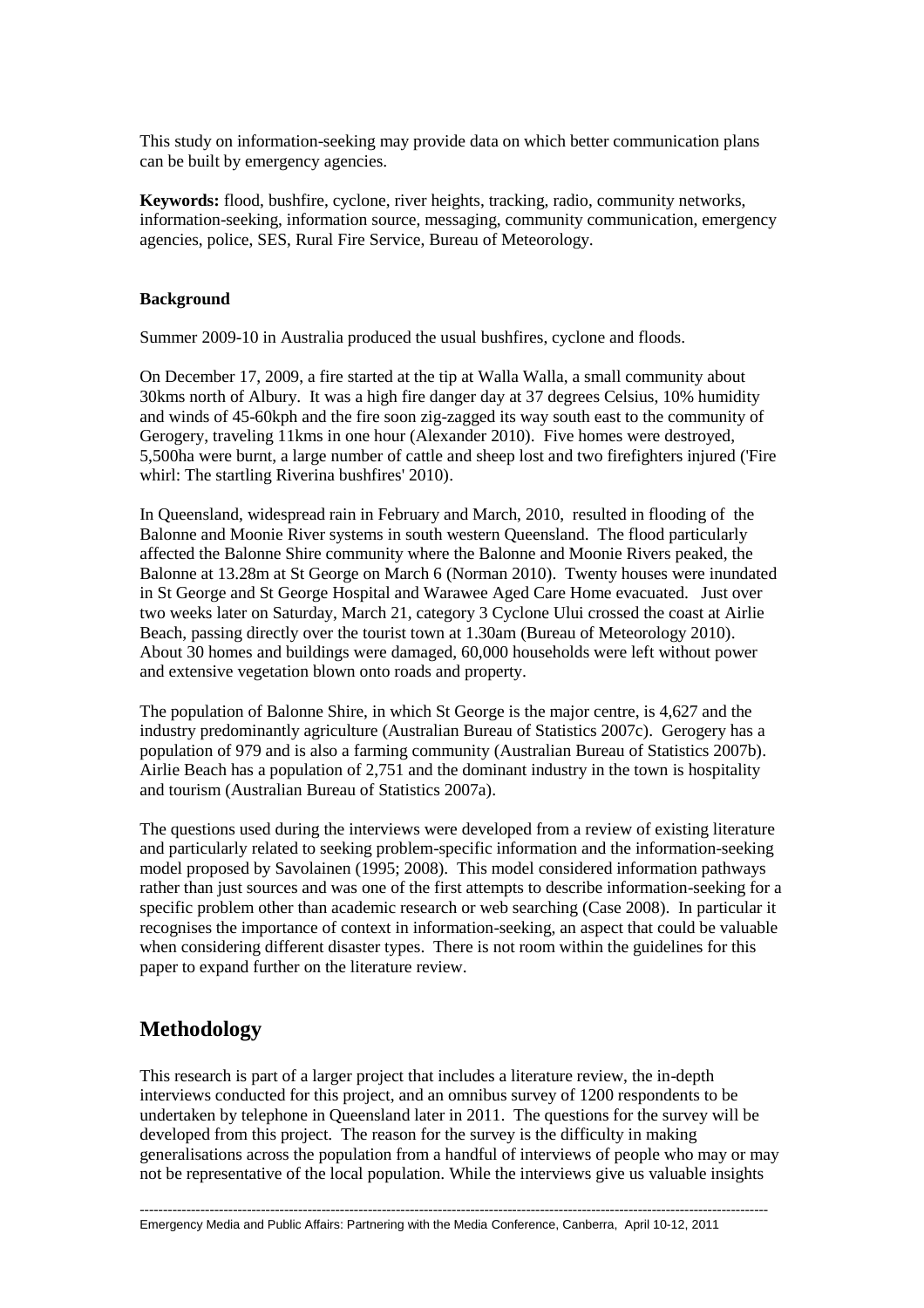into how and why people do certain things, the survey will tell us how applicable this is to the general population (Phillips 2002).

This research was designed to consider information seeking pathways and sources during the impact and dislocation periods of a disaster, although for the purposes of interviewee narrative and drawing more information from interviewees, questions were asked about the detection of the threat phase through to the reaction and remedy phases.

In depth interviews were conducted within each community between October and December 2010. A statistical profile of each community was developed and efforts made to recruit respondents to correlate with the profile. Interviewees were recruited through contacts who were local to the area and via staff within local government. As each person was interviewed they were asked if they could recommend friends or neighbours who might be interviewed.

All interviews were face to face and were conducted at St George between Monday, October 11 and Friday, October 15. At Airlie Beach, they were held between Monday, October 24 and Friday, October 29 and at Gerogery between Wednesday, December 8 and Monday, December 13.

The following tables provide a picture of the profile of each community and the profile of the interviewees for that community.

| <b>Feature</b>                | <b>Percentage of</b>        | <b>Target number of</b> | Number achieved |
|-------------------------------|-----------------------------|-------------------------|-----------------|
|                               | <b>Balonne Shire</b>        | interviewees            |                 |
|                               | population                  |                         |                 |
| <b>Gender</b>                 |                             |                         |                 |
| Male                          | 51.2%                       | 8                       | $\overline{4}$  |
| Female                        | 48.8%                       | $\overline{7}$          | 9               |
|                               |                             | 15                      | 13              |
| <b>Ethnicity</b>              |                             |                         |                 |
| Non-indigenous                | 85.1%                       | 13                      | 11              |
| Indigenous                    | 14.9%                       | $\overline{2}$          | $\overline{2}$  |
|                               |                             | 15                      | 13              |
| Age                           |                             |                         |                 |
| $18-24$ years                 | 15.1%                       | $\overline{2}$          | $\mathbf{1}$    |
| $25-54$ years                 | 57.6%                       | 9                       | 8               |
| 55-64 years                   | 13.6%                       | $\overline{2}$          | $\overline{2}$  |
| 65 years and over             | 13.7%                       | $\overline{2}$          | $\overline{2}$  |
|                               |                             | 15                      | 13              |
| <b>Employment</b>             |                             |                         |                 |
| Employed                      | 73%                         | 11                      | 10              |
| Unemployed/not in             | 27%                         | $\overline{4}$          | $\overline{3}$  |
| workforce/retired             |                             |                         |                 |
|                               |                             | 15                      | 13              |
| <b>Industry of occupation</b> | As a percentage of employed |                         |                 |
| Agriculture & support         | 32.9%                       | 5                       | 5               |
| services                      |                             |                         |                 |
| Education                     | 6.5%                        | $\mathbf{1}$            | $\mathbf{1}$    |
| Other                         | 60.7%                       | $\overline{5}$          | $\overline{4}$  |
|                               |                             | 11                      | 10              |

#### **Table 1 - Balonne Shire community and interviewees profiles**

#### **Table 2 - Airlie Beach community and interviewees profiles**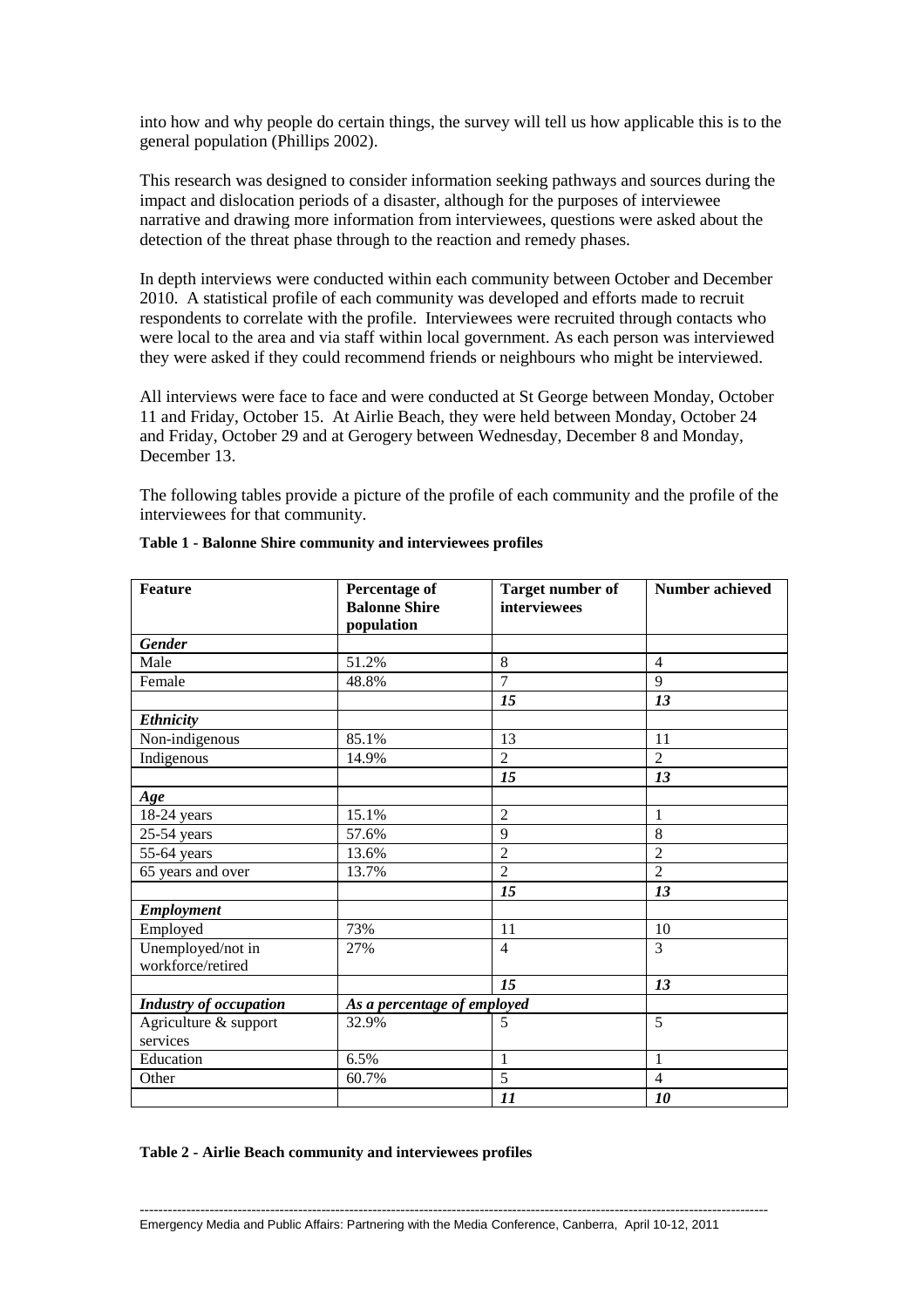| <b>Feature</b>                | <b>Percentage of Airlie</b><br><b>Beach</b> | <b>Target number</b><br>of interviewees | Profile of<br>interviewees |
|-------------------------------|---------------------------------------------|-----------------------------------------|----------------------------|
|                               | population 18+                              |                                         |                            |
| <b>Gender</b>                 |                                             |                                         |                            |
| Male                          | 51.2%                                       | 8                                       | 6                          |
| Female                        | 48.8%                                       | $\overline{7}$                          | $\overline{5}$             |
|                               |                                             | 15                                      | $\boldsymbol{\mathit{11}}$ |
| <b>Ethnicity</b>              |                                             |                                         |                            |
| Non-indigenous                | 99.2%                                       | 15                                      | 11                         |
| Indigenous                    | 0.8%                                        | $\mathbf{0}$                            | $\overline{0}$             |
|                               |                                             | 15                                      | 11                         |
| Age                           |                                             |                                         |                            |
| 18-24 years                   | 17.9%                                       | 3                                       | $\theta$                   |
| $25-54$ years                 | 62.6%                                       | 9                                       | 8                          |
| 55-64 years                   | 13.0%                                       | $\overline{2}$                          | 1                          |
| 65 years and over             | 6.5%                                        | 1                                       | $\overline{2}$             |
|                               |                                             | 15                                      | 11                         |
| <b>Employment</b>             |                                             |                                         |                            |
| Employed                      | 79.7%                                       | 12                                      | 9                          |
| Unemployed/not in             | 19.5%                                       | 3                                       | $\overline{2}$             |
| workforce/retired             |                                             |                                         |                            |
|                               |                                             | 15                                      | $\boldsymbol{\mathit{11}}$ |
| <b>Industry of occupation</b> | As a percentage of employed                 |                                         |                            |
| Hospitality/tourism           | 26.1%                                       | 3                                       | 5                          |
| Residential construction      | 3.7%                                        | 1                                       | $\mathbf{0}$               |
| Other                         | 70.2%                                       | 8                                       | $\overline{4}$             |
|                               |                                             | 12                                      | 9                          |

# **Table 3 - Gerogery community and interviewees profiles**

| <b>Feature</b>                         | <b>Percentage of Gerogery</b><br>population 18+ | <b>Target number of</b><br>interviewees | <b>Number achieved</b> |  |
|----------------------------------------|-------------------------------------------------|-----------------------------------------|------------------------|--|
| <b>Gender</b>                          |                                                 |                                         |                        |  |
| Male                                   | 51.6%                                           | 8                                       | 5                      |  |
| Female                                 | 48.4%                                           | 7                                       | 8                      |  |
|                                        |                                                 | 15                                      | 13                     |  |
| Ethnicity                              |                                                 |                                         |                        |  |
| Non-indigenous                         | 98.6%                                           | 15                                      | 13                     |  |
| Indigenous                             | 1.4%                                            | $\Omega$                                | $\Omega$               |  |
|                                        |                                                 | 15                                      | 13                     |  |
| Age                                    |                                                 |                                         |                        |  |
| 18-24 years                            | 13.8%                                           | $\overline{2}$                          | $\mathbf{0}$           |  |
| 25-54 years                            | 55.4%                                           | 8                                       | 9                      |  |
| 55-64 years                            | 18.8%                                           | 3                                       | 3                      |  |
| 65 years and over                      | 12.0%                                           | $\overline{2}$                          | 1                      |  |
|                                        |                                                 | 15                                      | 13                     |  |
| <b>Employment</b>                      |                                                 |                                         |                        |  |
| Employed                               | 71.8%                                           | 10                                      | 12                     |  |
| Unemployed/not in<br>workforce/retired | 28.2%                                           | 5                                       | 1                      |  |
|                                        |                                                 | 15                                      | 13                     |  |
| <b>Industry of</b><br>occupation       | As a percentage of employed                     |                                         |                        |  |
| Agriculture                            | 18.7%                                           | $\overline{2}$                          | $\overline{2}$         |  |

Emergency Media and Public Affairs: Partnering with the Media Conference, Canberra, April 10-12, 2011

---------------------------------------------------------------------------------------------------------------------------------------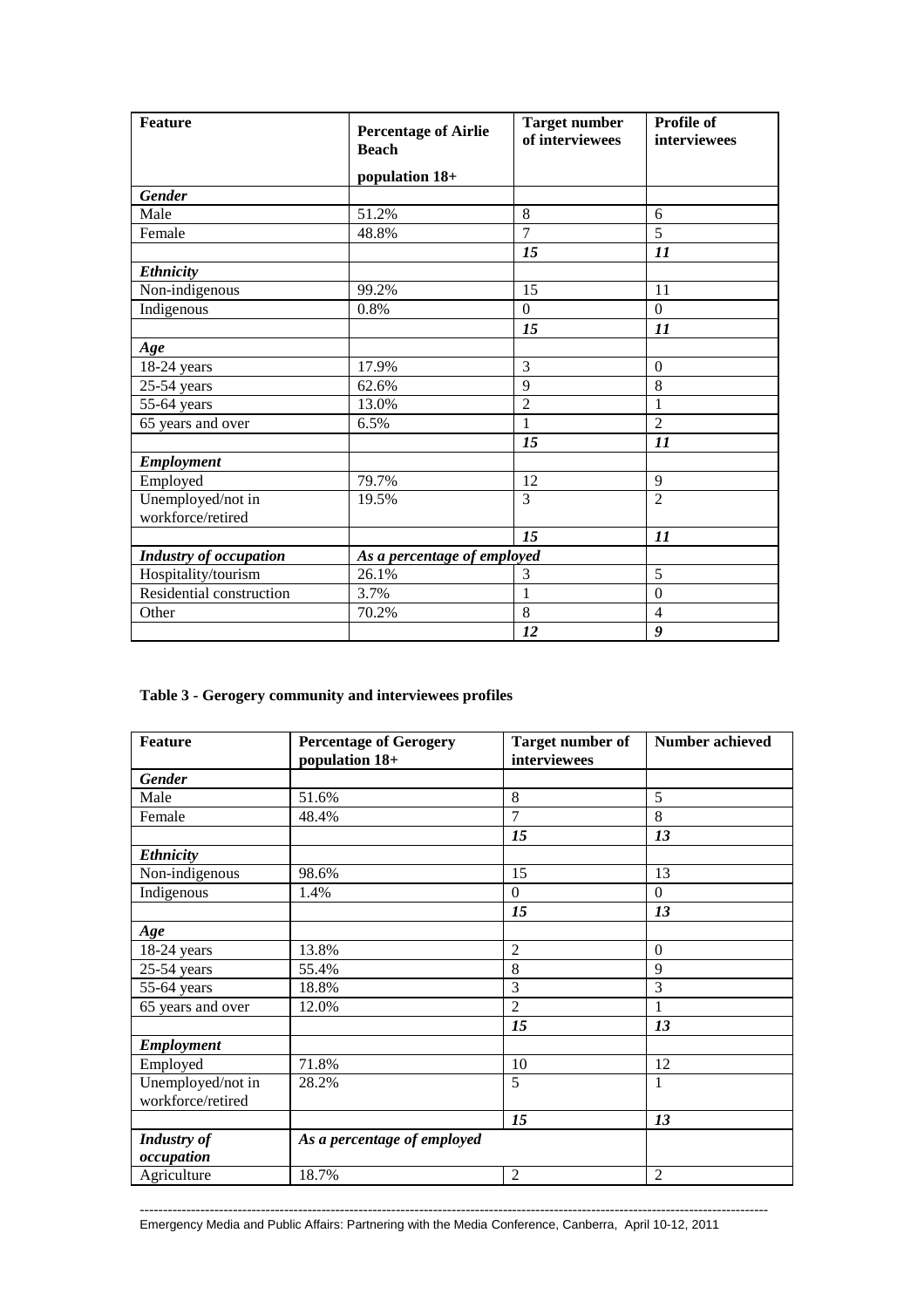| Education | 8.5%  |  |
|-----------|-------|--|
| Hospitals | 3.2%  |  |
| Other     | 67.1% |  |
|           |       |  |

The tables show the lack of representation of people aged 18-25. Appointments were made with six suitable respondents across three communities, but only one interview was undertaken. While income and education were not identified in the profile of interviewees, it was felt by the researcher that people of the lower socio-economic section of the community were also under-represented despite community contacts working hard to secure interviews with people from this segment. It was felt that for future research including these segments of the community, payment should be made to respondents to encourage wider participation.

Respondents were interviewed in their homes, at work or at a convenient meeting place for the interviewee. Interviews lasted between 15 and 40 minutes and were recorded. The recordings were transcribed and the transcripts used to undertake analysis. Respondents were interviewed by themselves or with their partner. This situation necessitated careful guidance of the interview to make sure each partner was able to answer all of the questions. The benefit of interviewing couples was that memory was often reactivated in one person by what the other was saying and the points of view of more people could be canvassed in the time available.

The interview questions fell into three categories: where people got information about the flood, bushfire or cyclone; what sort of information they were looking for; and whether they were successful in obtaining that information.

The length of each incident was defined for the purposes of this research as from the time the threat was identified by interviewees to:

- The end of the Gerogery fire as defined by Rural Fire Service at 8pm on the day of the fire although the RFS did not lift its emergency classification until three days later (Alexander 2010);
- One day after peak flood levels at St George;
- Two days after Cyclone Ului crossed the coast at Airlie Beach.

These definitions were "self-setting", as these time periods seemed to be when many interviewees stopped looking for information about the incident.

# **Analysis**

The interview transcripts were analysed using constant comparative technique, explained by Wimmer and Dominick (2000) as a process with four steps:

- 1. Comparative assignment of incidents to categories
- 2. Elaboration and refinement of categories
- 3. Searching for relationships and themes among categories
- 4. Simplifying and integrating data into a coherent theoretical structure

At the time of writin further analysis by computer aided qualitative data analysis software had yet to be undertaken – it is intended that this analysis will be completed before the EMPA conference using Leximancer in order to better show relationships between categories and units.

### **Sources of information**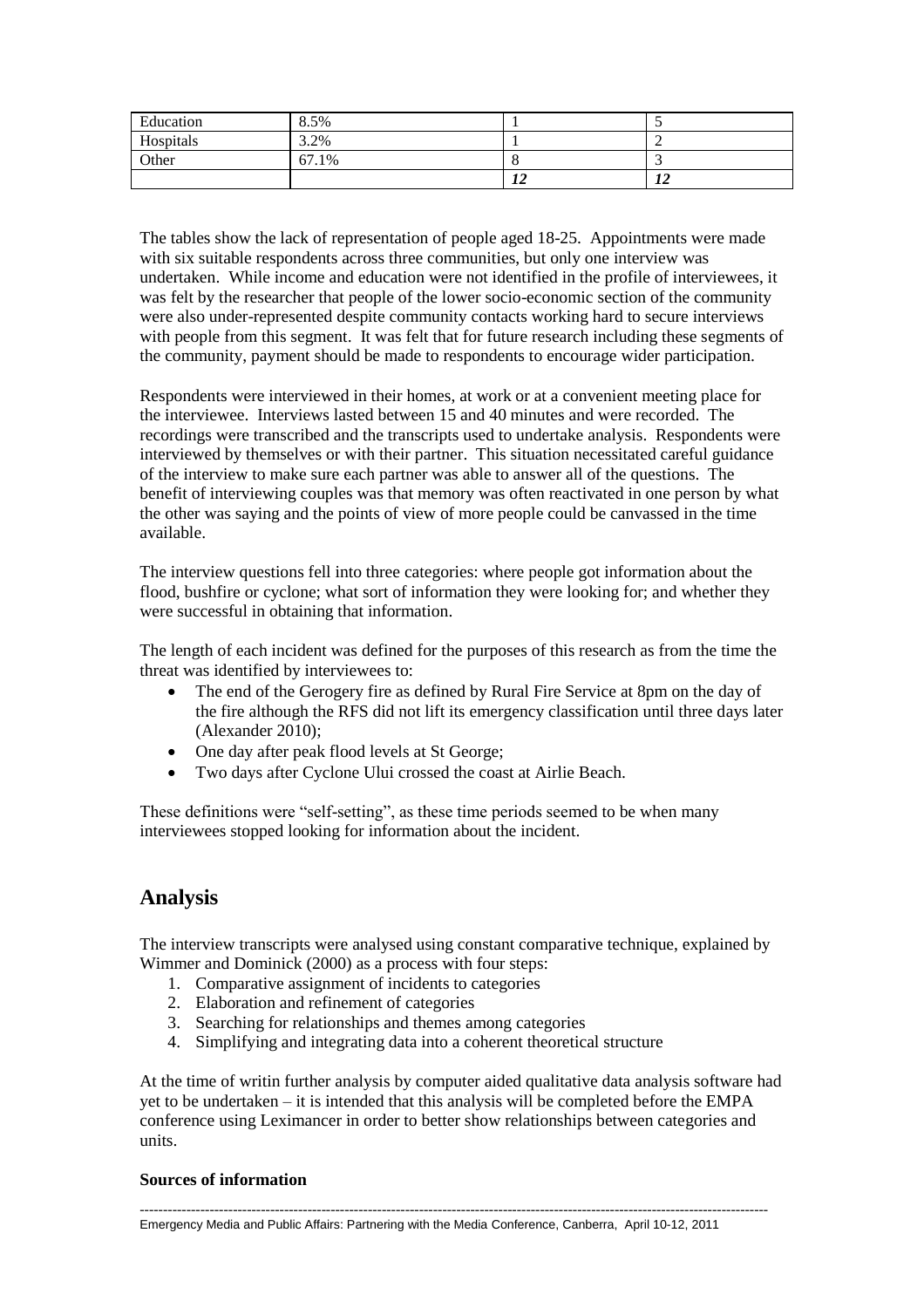The most significant category to emerge was the searching process from the time interviewees realised there was a threat to the time they believed the incident was no longer a threat. Interviewees identified their sources and the process they used to gather information.

Patterns emerged according to the type of disaster.

| <b>Disaster type</b> | Found out about                                                                                                                   | Then turned to                                                                                                                                  | Also used                                                                                                                                                                                                                                                                                                                                           |
|----------------------|-----------------------------------------------------------------------------------------------------------------------------------|-------------------------------------------------------------------------------------------------------------------------------------------------|-----------------------------------------------------------------------------------------------------------------------------------------------------------------------------------------------------------------------------------------------------------------------------------------------------------------------------------------------------|
| Cyclone              | BOM(5)<br>Radio (3)<br>TV news/weather (2)<br>Other people $f2f(1)$<br>Other people via mobile<br>/text/phone $(1)$               | BOM(2)<br>Other weather site (3)<br>Other people via<br>text/mobile/phone (2)<br>Own experience (1)<br>Facebook (1)<br>Radio (1)                | Radio (7)<br>Visuals $(5)$<br>Other people via<br>text/mobile/phone (5)<br>Agency person* $(4)$<br>Flood maps (3)Council<br>cyclone info booklet (2)<br>People outside area on web<br>(2)<br>Other people f2f (2)<br>TV news/weather (1)<br>Other weather sites (1)                                                                                 |
| Flood                | Visuals (3)<br>Radio (3)<br>Other people via<br>text/mobile/phone (3)<br>BOM(2)<br>Own experience (rainfall)<br>(2)<br>Police (1) | Agency person (4)<br>Other people via<br>text/mobile/phone (3)<br>Visuals $(2)$<br>Radio (2)<br>Police (2)<br>Other weather sites (1)<br>BOM(2) | Agency person (6)<br>Other people via<br>text/mobile/phone (6)<br>Other people via email (4)<br>Radio (3)<br>TV(2)<br>Historic information (flood<br>heights) $(2)$<br>Facebook (photos) (2)<br>Other people outside area on<br>web $(2)$<br>Visuals (2)<br>Own experience/(flood<br>heights) $(1)$<br>Police (1)<br>BOM(2)<br>Other people f2f (1) |
| <b>Bushfire</b>      | Other people via<br>text/mobile/phone (7)<br>Visuals (4)<br>Radio $(1)$<br>Other people $f2f(1)$                                  | Other people via<br>text/mobile/phone (6)<br>Agency person (5)<br>Agency UHF radio (2)<br>Radio (2)<br>Visuals $(1)$                            | Other people via<br>text/mobile/phone (8)<br>Radio (5)<br>Visuals $(3)$<br>Agency person (3)<br>Recorded message/text from<br>emergency services (2)<br>RFS website (1)<br>Agency UHF radio (1)<br>TV news/weather $(1)$                                                                                                                            |

#### *Table 4 - Information sources*

\*"Agency person" means SES, local council or Sunwater staff.

The Bureau of Meteorology was a critical source of information for many of the interviewees from Airlie Beach, with radio becoming the preferred source for ongoing information, particularly post-impact. Radio at Airlie Beach was predominantly ABC local radio and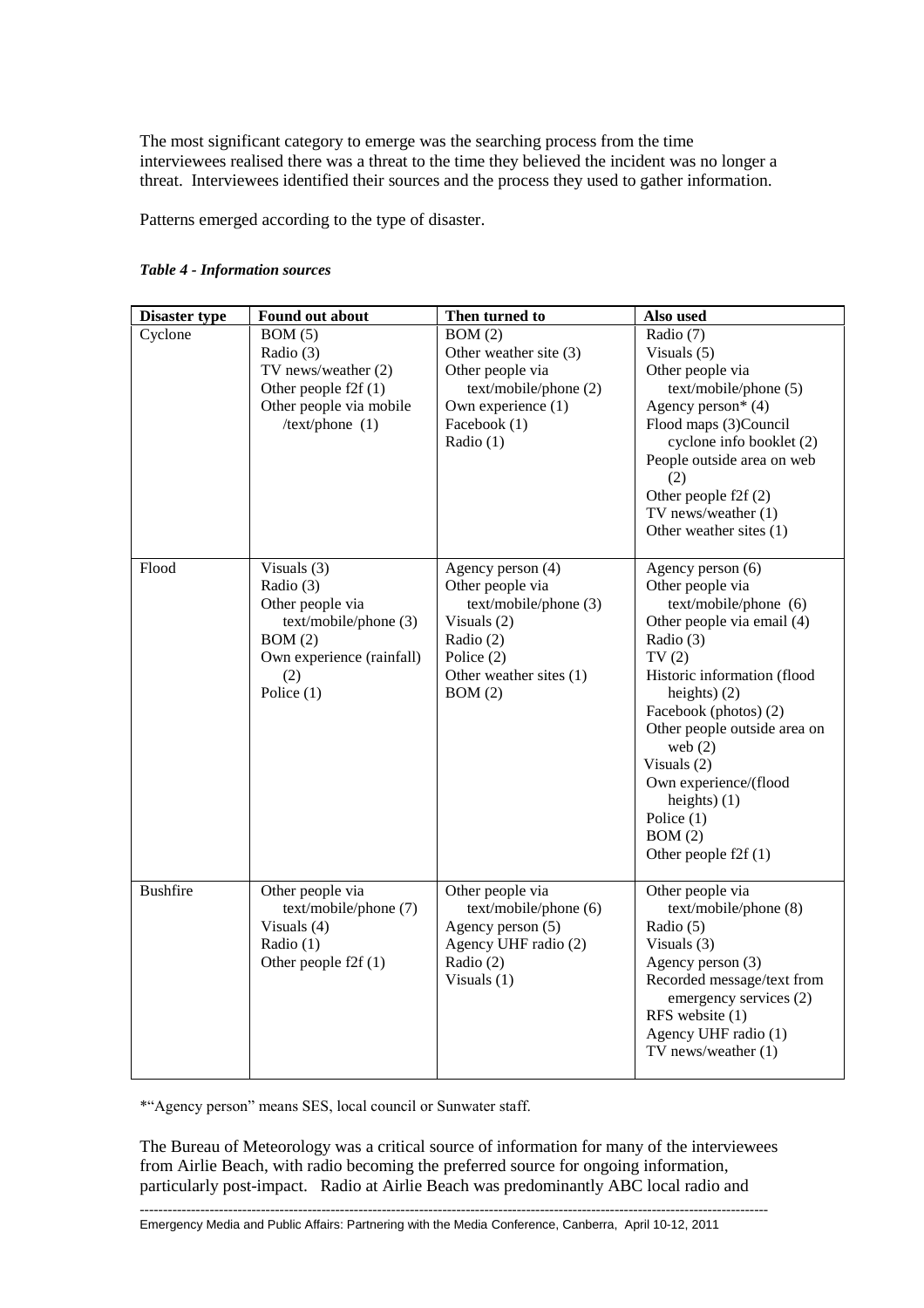SEA FM, evenly spread between respondents. Information seeking at Airlie Beach stopped either when the power went out late on Saturday March 21 or when radio stations stopped giving live bulletins late at night and generally started again the next morning after interviewees had looked around outside. From that time, those that used radio commented that reporters on the ground and call-ins from people around the area gave them the most valuable information that allowed them to construct a picture of the damaged area and then put into context some time frames for restoration to normality.

In St George, people first heard about the flood from a number of sources or realised that the river would flood as they saw the water get higher, then sought information from other people and any agency contacts they had and returned to those sources for regular updates. Agency sources were reported by four people as their confirmation point and six interviewees used agency sources as a constant source. Other people were also a constant source:

*"There were lots of people in town and I think there was lots of people ventured out in the beginning to find information...but it was mainly just talking to one-another on the street – we probably met all our neighbours in that few days, everyone was out doing their furniture or packing or sandbagging or out in the street checking everyone else" (SGF2, 2010).*

Visuals were an important confirmation tool during each event, with 20 of the 37 people interviewed using visuals as a source of information.

In St George, ABC local radio was the main radio source with one mention of a Roma commercial station, although five of those who used radio commented that it was either behind the times or concentrating on the Balonne River with no news of the Moonie. At least one interviewee hoped that people upstream on the Moonie would ring the ABC with news so she could work out what was happening further downstream at her own property. For those isolated from St George but still on the Balonne River, the ABC was an important source of information, particularly those without power. As SGF1 (2010) reported:

*"(We listened to) Radio because it seemed up-to-date and they were doing one every 15 minutes or something pretty regular, every 15 or 30 minutes because they actually had a bloke in St George, Charleville and Roma and very much what they were saying they were getting from the locals."*

A number of people reported seeing or hearing of a flood map distributed by Balonne Shire Council, and in the previous tables, the source is recorded as an agency person. The map was helpful and seemed to contribute to the need for visual confirmation that featured across all three disasters.

At Gerogery, the most prevalent primary source of information was other people, followed by visuals (seeing the smoke). Every interviewee then contacted other people for information and to pass on information. Nine of the interviewees did not listen to radio at all.Four people turned eventually to radio, listening to ABC local radio, Radio 104.9 and 2AY. Each commented on the inaccuracy of the geographic information and/or the lack of currency of information. There seemed to be some confusion about the location of the fire, which was on Gerogery West Road near Gerogery, but actually reported on radio as Gerogery West. One respondent said:

*"But the biggest worry was listening to the wireless they kept saying it was Gerogery West and I could see the smoke was up at Gerogery itself, but no, only that a neighbour rang up who had a relative in Gerogery West said he said it was on (the property of a Gerogery family) and God! That's what I thought"* (GF1, 2010)

Of the people interviewed, only people in the Gerogery West area received the automated text/phone messages.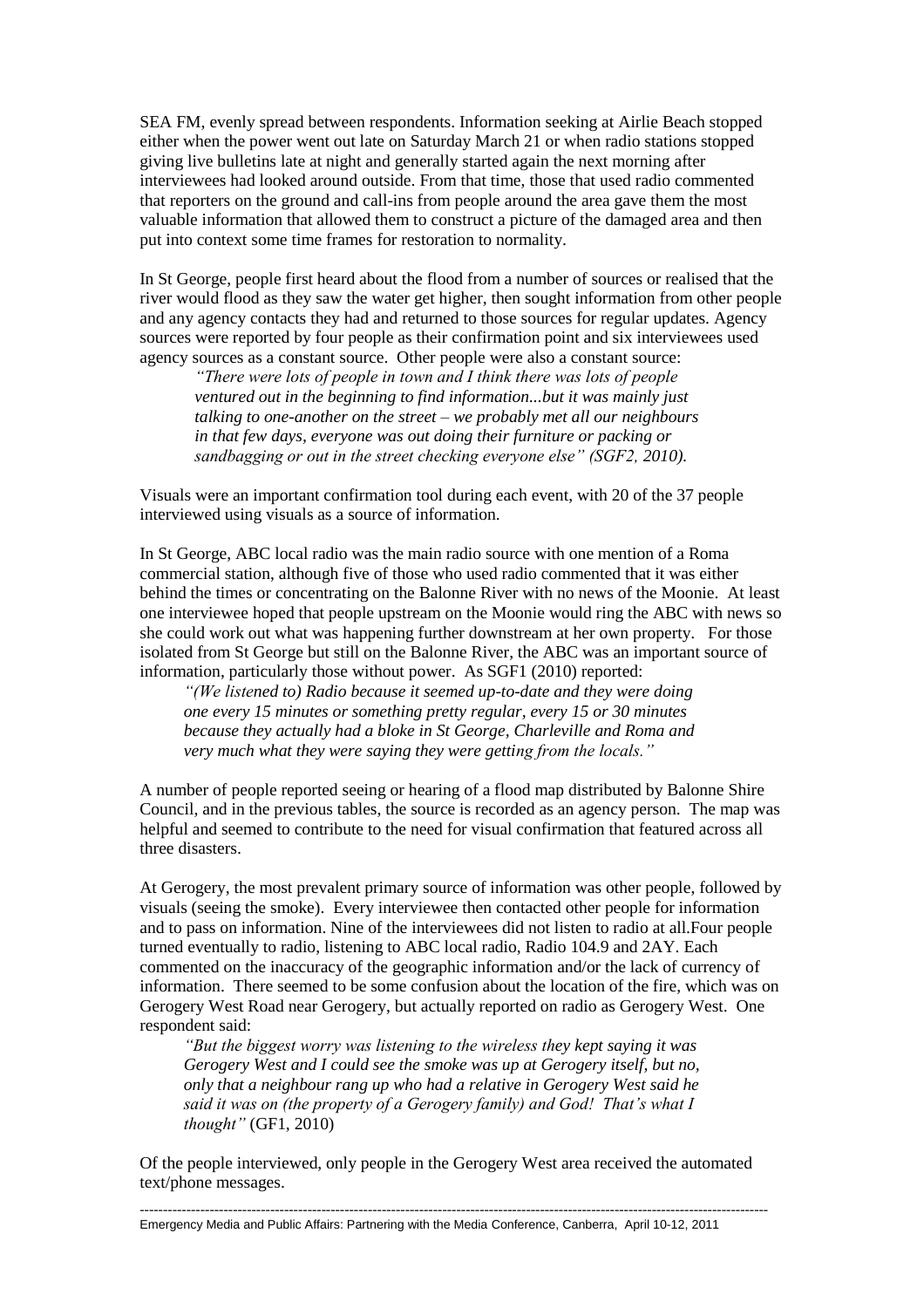The predominant source at any stage of the disaster was of friends, family and neighbours with every respondent mentioning such contact in their information seeking pathway. Four interviewees commented that they were too busy defending their property to be actively looking for information but that people rang them on mobiles and from those calls they received a form of update. Four people at Gerogery complained that the information received by radio was wrong, and it did cause some angst amongst those with friends and family in the area or who were trying to evacuate their family. One respondent had directed her son to her property at Gerogery because the radio reports said the fire was at Gerogery West.

*"The only time I really panicked, it was the fact that I had sent my child, thinking that it was a million miles away when it was actually in my backyard" (GF2, 2010).*

This respondent lost her woolshed, which was 50m from the house.

Another respondent said she had no idea where to go after evacuating and sat in her car alongside the Hume Highway until a neighbour came along and they made a plan together.

### **What people were looking for**

A second category centred on the type of information people sought, which was similar across disaster types. Information about the event, where it was and when it would peak/hit/reach the interviewees was the most prevalent, followed by information about the safety of family and friends. However, other themes emerged within this category including location of safe places, road closures, how workplaces fared, when the power would be back on, when other places would peak (in the case of a flood).

| <b>Disaster type</b> | <b>Information sought</b>                                                 |  |  |
|----------------------|---------------------------------------------------------------------------|--|--|
| $C$ yclone – pre-    | Track of the cyclone, category, wind speeds, crossing location (4)        |  |  |
| impact               | Checking on friends and family (5)                                        |  |  |
|                      | Responding to concern of friends and family (5)                           |  |  |
| Cyclone post-        | When the power would be back on $(3)$                                     |  |  |
| impact               | Getting post-cyclone supplies and equipment (6)                           |  |  |
|                      | When airport would be operating (2)                                       |  |  |
|                      | Damage information (7)                                                    |  |  |
| Flood                | Flood peak information (12)                                               |  |  |
|                      | Information from neighbouring towns and close by rivers (2)               |  |  |
|                      | What the flood peak information meant for the individual (what's going to |  |  |
|                      | happen $(1)$                                                              |  |  |
| <b>Bushfire</b>      | Where the fire was and where it was going $(7)$                           |  |  |
|                      | Whether family and friends were $OK(3)$                                   |  |  |
|                      | Where there was somewhere safe to evacuate to $(1)$                       |  |  |
|                      | Road closures (1)                                                         |  |  |

|  |  |  |  | Table 5 - Information sought |  |
|--|--|--|--|------------------------------|--|
|--|--|--|--|------------------------------|--|

### **What they found**

In all of the disasters studied, there was a lot of information-seeking around the safety and well-being of friends, family and neighbours, more so in the faster moving disasters such as the cyclone and bushfire. Six of the Gerogery interviewees said they contacted friends, family or neighbours when they heard about the fire and eight were in constant contact with this group throughout the event.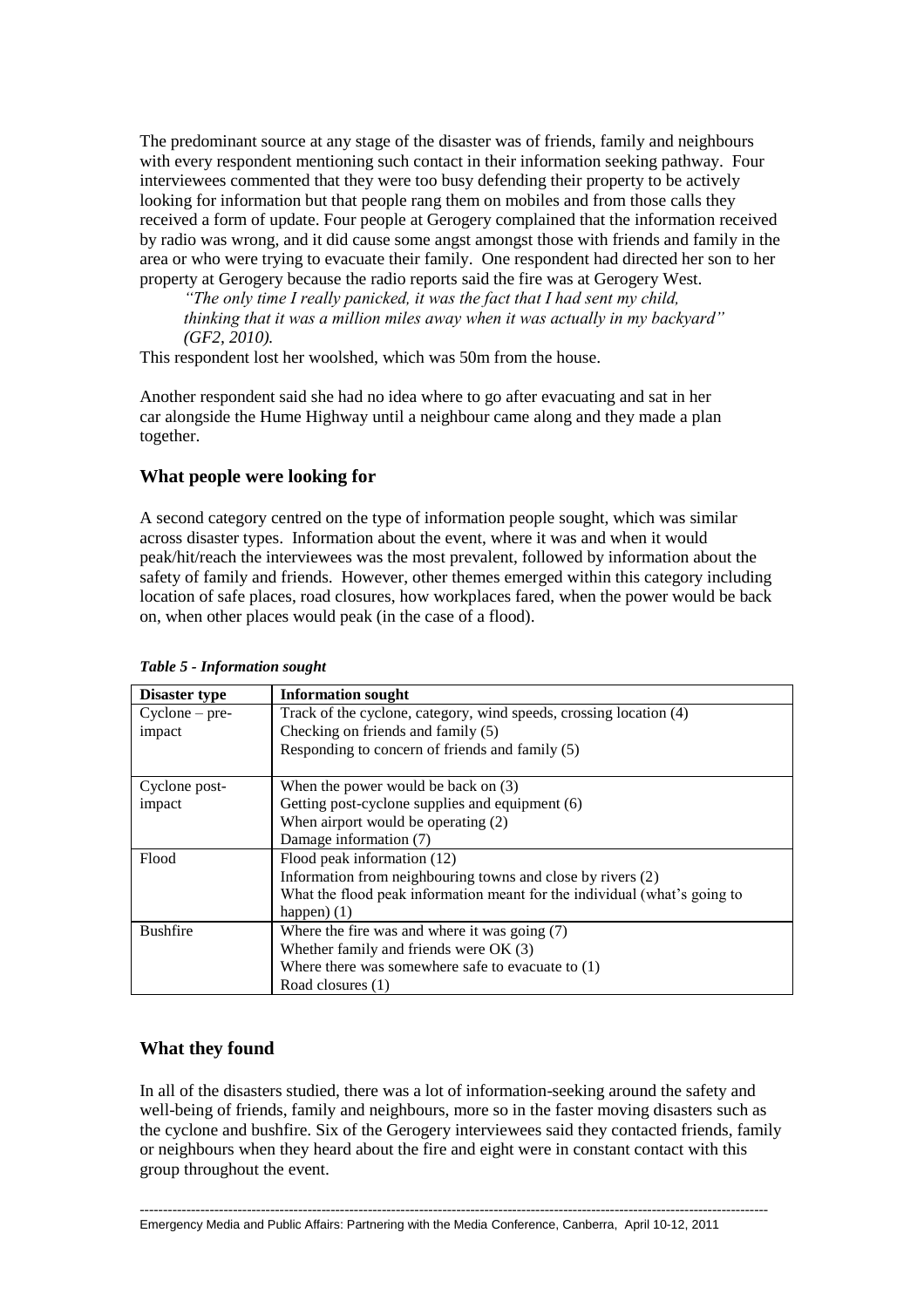Across the disaster types, the majority of people thought that their patterns of information seeking and the sources they used were the best available, although the most satisfied were those in the slower moving disasters, flood and cyclone. The Bureau of Meteorology seemed to be a trusted and respected source, although in St George several interviewees commented on faulty river gauges delivering information that required reinterpreting with the help of local knowledge. These comments were delivered as matter of fact and did not seem to dent BOM's reputation with these people as a source of information. In addition, in the flood and cyclone situations, certain experienced locals were considered an important source, usually older people or those with a scientific approach, although there seemed to be some filtering of this source with one respondent commenting that he would know next time which of the experienced locals to go to for information.

Of the cyclone, one respondent commented: "It was just a waiting game. Beforehand I think we had perfect information." ABM1 (2010) commented:

*"I think we handled it very well and I think the information we got was as good as is available to be delivered, so yeah, other than finding a source to give you information on when power is restored, which I don't think is available, then no, we'd do the same again."*

Of the flood interviewees, nine of the 13 interviewed said they would do the same again in terms of looking for information and the type of information they sought. One person thought they might pay more attention to Council information during a future flood.

10 of the 11 interviewees who went through Cyclone Ului thought they would do exactly the same thing again, although a few commented that they would be better prepared to recharge their mobile phones next time a cyclone approached.

Many of the interviewees at Gerogery, however, thought they would add other sources to their search pattern, with only four thinking they might repeat their information searching patterns. The suggestions for more successful information-seeking including telephoning neighbours, getting a two-way radio to listen to the RFS traffic, listening to ABC local radio, listening to radio generally on "bushfire days" and getting online, particularly onto the RFS website.

#### **Other themes**

Police were mentioned across all locations as a possible but disappointing source of information. At Gerogery, seven people commented that police were manning road blocks but did not seem to know much, despite being the only source of information for people waiting at those road blocks to get to their homes. At St George, four interviewees commented on police who were canvassing neighbourhoods that were to be evacuated, using words such as "bombastic" and "panicked" in relation to the police approach. Again, police at St George were unable to give concrete information and without exception, interviewees continued the course of action they were on when the police arrived, relying on visuals of the water heights and the knowledge of their own or experienced locals to tell them when to finish packing and leave. According to SGM1 (2010), who emerged as an important source of information for three other interviewees because of his active use of GPS technology to do rough surveys during the flood:

*"The police came around on Wednesday and I didn't like their attitude...I was packing up the trailer and they sort of barked at me and said I had 15 minutes. I knew this wasn't right because I'd been following the heights and knew how fast it was moving and this young girl, she was really*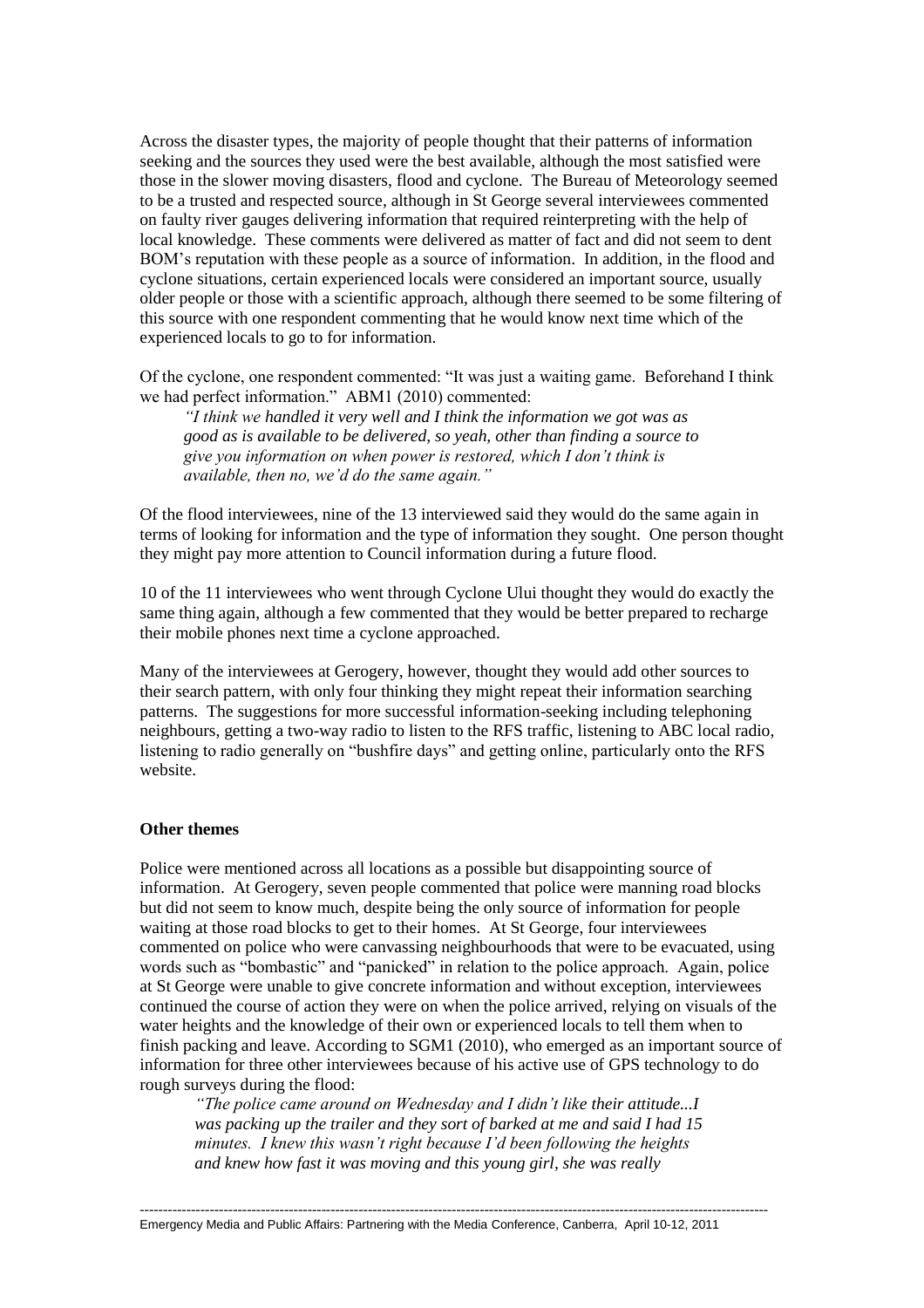*throwing her weight around. She could see I was packing the trailer and ready to get out..."*

The local knowledge and the historical aspects were also very important to the flood and cyclone interviewees. In St George, which, from anecdotal evidence from the interviewees is an old community with relatively few newcomers, the experiences of those who had been through any floods since the 1950s was well respected and an important source for processing individual interpretations of what the flood heights would mean. In Airlie Beach, which seems to be a community of more newcomers than born and bred locals, fishermen and established locals, particularly those with some connection to the ocean, were mentioned as sources of integrity. At Gerogery there was no mention of historical factors, possibly because of the speed of the fire and the preoccupation of interviewees with finding out where it was and where it was going.

Three of the 11 Airlie Beach interviewees commented on the value of the Whitsunday Regional Council cyclone information booklet, but two said that while the booklet was invaluable for preparation, it did nothing to prepare residents for what to expect during the impact of the cyclone. ABM1 (2010) said:

*"The general consensus from the community here for those that hadn't been through a cyclone before, there was high levels of anxiety...there is a fair amount in the media, print, radio and television, telling people what they should do...but doesn't prepare them for what they are going to be feeling and thinking. I think it would be good to prepare people more psychologically for what they are going to go through than just taping up your windows and making sure you have got food in the fridge..."*

# **Conclusions**

While the data collected here needs to be confirmed or refuted by a large survey in order to allow legitimate generalisations to be made across the Australian population, a few cautious and preliminary observations and recommendations might be drawn from the interviews.

- 1. Agencies need to publicise methods for residents to secure information during a disaster, particularly in bushfire where it did not seem to occur to the community that the RFS website and Twitter feeds to mobile phones might be a source of information.
- **2.** The Gerogery experience shows that it is critical for agencies to proactively contact radio stations at regular intervals to give recorded or live to air updates as opposed to a media advisory to be read out by announcers. Communication managers at such organisations need to use this and other research to lobby for the resources to allow this to occur.
- 3. Councils in flood areas should have flood maps ready for distribution to residents during a flood, similar to those made available by Brisbane City Council earlier this year.
- 4. Agencies need to check with their local staff that messages containing locational information are correct and ask media to repeat the information verbatim, in order to prevent subtle changes to place names that can cause confusion.
- 5. Police manning roadblocks should be given up-to-date information on the disaster that they can impart to local residents, thereby making their job less confrontational.
- 6. Police implementing evacuations should be trained in human behaviour in such situations and should be given written information to also give out to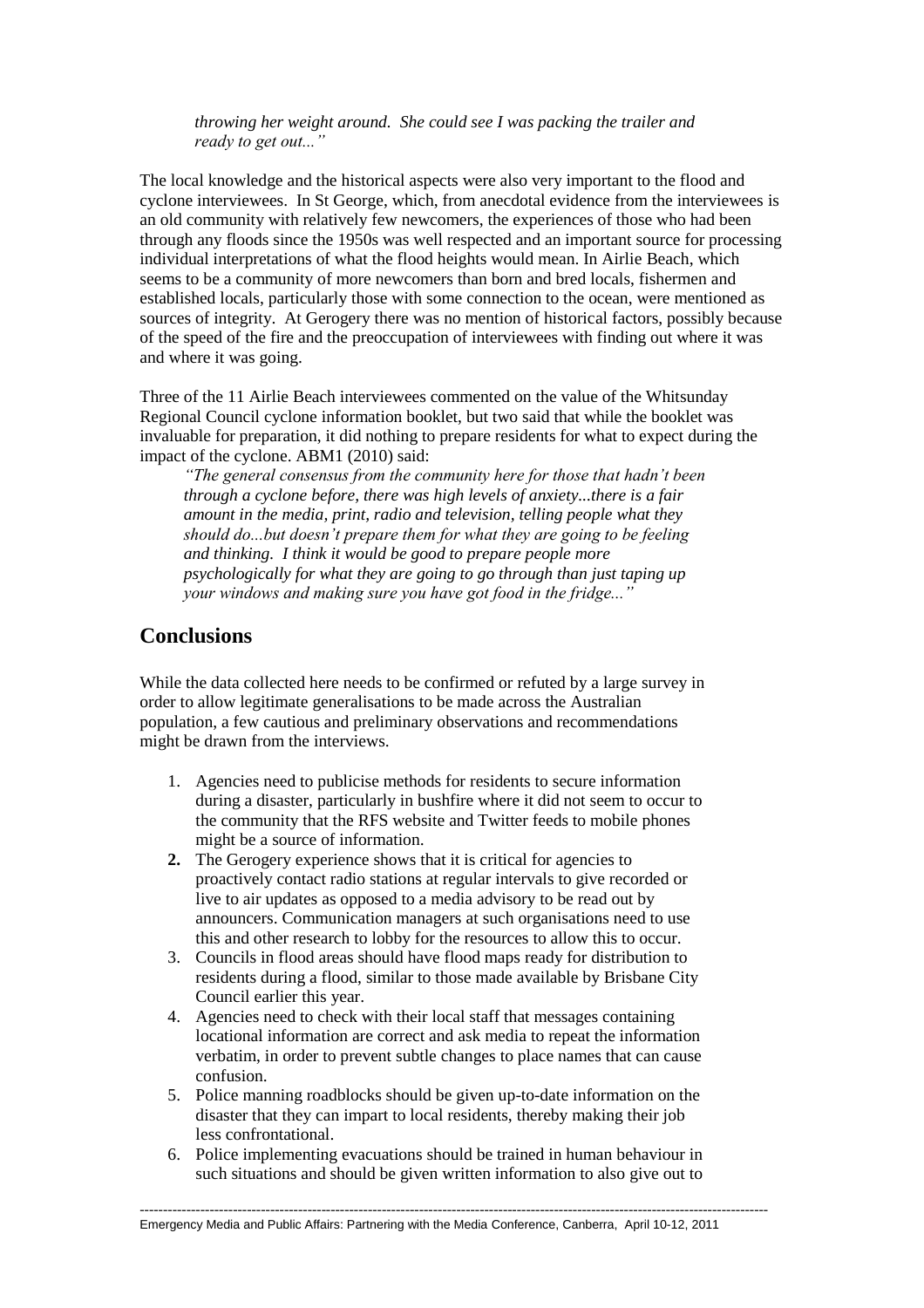residents in order to reinforce the message and allow people to process the information according to what it means for them. Such training and tools should allow police to move more quickly through neighbourhoods by anticipating people's questions and the need for people to confirm what they are hearing.

- 7. Bureau of Meteorology flood gauges should be tested and maintained to ensure they work, particularly in urban areas where residents do not have local knowledge to realise that gauge readings on the BOM website could be faulty.
- 8. Mobile phones were the primary communication tool in each disaster. Research and development of this technology to eliminate the delay of texts and to cope with the added traffic volumes that are generated around disasters need to be a priority. In addition, Australians need to be trained to use text messages rather than mobile phone calls into and out of disaster zones.

#### **Bibliography**

Alexander, G 2010, *Gerogery bushfire*, Interview edn, Albury, NSW, 28 June.

- Australian Bureau of Statistics 2007a, *2006 Census Quickstats: Airlie Beach*, Australian Bureau of Statistics, Canberra.
- ---- 2007b, *2006 Census Quickstats: Gerogery*, Australian Bureau of Statistics, Canberra.
- ---- 2007c, *2006 Census QuickStats: St George (Qld)*, Australian Bureau of Statistics, Canberra.
- Bureau of Meteorology 2010, *Severe Tropical Cyclone Ului*, Bureau of Meteorology, viewed 15 June, 2010 2010.
- Case, DO 2008, *Looking for Information: A Survey of Research on Information Seeking, Needs, and Behaviour*, 2nd edn, Library and Information Science, Emerald, Bingley, UK.
- Cohen, E, Hughes, P & White, PB 2007, 'Media and bushfires: A community perspective of the media during the Grampians Fires 2006', *Environmental Hazards*, vol. 7, no. 2, pp. 88-96.
- 'Fire whirl: The startling Riverina bushfires', 2010, *Bushfire Bulletin: the journal of the NSW Rural Fire Service*, vol. 32, no. 1, pp. 4-6.
- Greenberg, BS, Hofschire, B & Lachlan, K 2002, 'Diffusion, Media Use and Interpersonal Communication Behaviours', in BS Greenberg (ed.), *Communication and Terrorism: Public and Media Responses to 9/11*, 1st edn, Hampton Press, Cresskill, New Jersey, p. 377.
- King, D & Goudie, D 1997, *Breaking Through the Disbelief The March 1997 Cloncurry flood: A report for the Queensland Department of Emergency Services*, James Cook University, Townsville.
- Norman, S 2010, *St George floods 2010*, Interview edn, St George, 1 June.
- Phillips, B 2002, 'Qualitative Methods and Disaster Research', in RM Stallings (ed.), *Methods of Disaster Research*, Xlibris, Palo Alto, California, pp. 194-234.

---------------------------------------------------------------------------------------------------------------------------------------